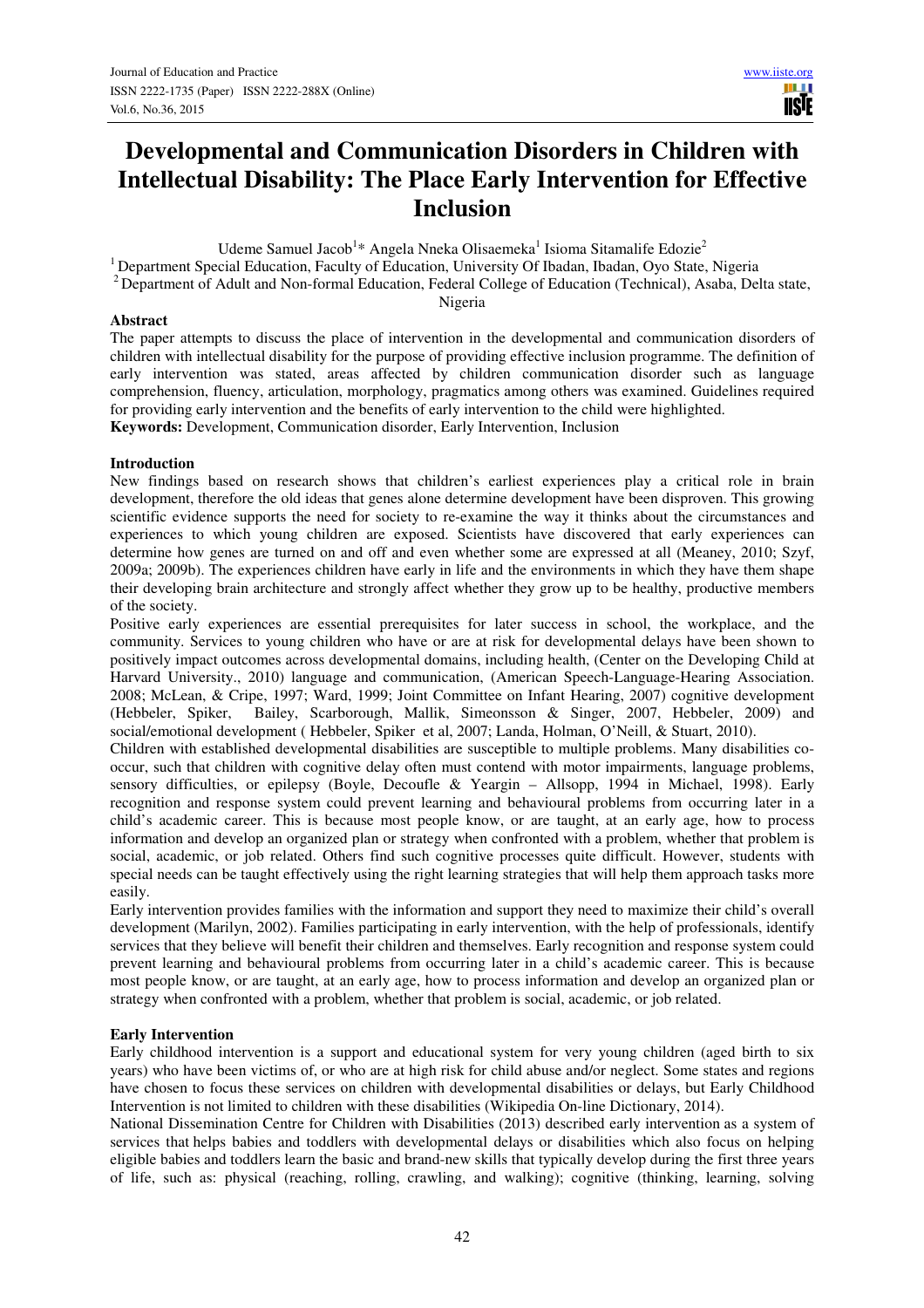problems); communication (talking, listening, understanding); social/emotional (playing, feeling secure and happy); and self-help (eating, dressing).

The Centre for Excellence for Children Outcome (2001) asserted that early intervention is intervening early and as soon as possible to tackle problems emerging for children, young people and their families or with a population most at risk of developing problems. The mission of Early Childhood Intervention is to assure that families who have at-risk children in this age range receive resources and supports that assist them in maximizing their child's physical, cognitive, and social/emotional development while respecting the diversity of families and communities (Illinois Department of Health Service, 2013). Effective intervention may occur at any point in a child or young person's life. This imply that early intervention can be remedial or preventive in nature- -remediating existing developmental problems or preventing their occurrence.

Early intervention offers specialized services by qualified professionals that are provided in a manner that is compatible with the family's concerns and priorities. According to Wikipedia On-line Dictionary (2014), early intervention is a system of coordinated services that promotes the child's age-appropriate growth and development and supports families during the critical early years. Starting with a partnership between parents and professionals at this early stage helps the child, family and community as a whole. Early intervention services delivered within the context of the family can:

- Help prevent child abuse and neglect
- Mitigate the effects of abuse and neglect
- Improve parenting skills
- Strengthen families
- Improve the child's developmental, social, and educational gains;
- Reduce the future costs of special education, rehabilitation and health care needs;
- Reduce feelings of isolation, stress and frustration that families may experience;
- Help alleviate and reduce behaviors by using positive behavior strategies and interventions; and
- Help children with disabilities grow up to become productive, independent individuals.

## **Childhood Communication Disorder**

Communication disorders include problems related to speech, language and auditory processing which may range from simple sound repetitions such as stuttering to occasional misarticulation of words to complete inability to use speech and language for communications (aphasia) (Psychology Today, 2014). According to Gleason (2001) communication disorder is any disorder that affects somebody's ability to communicate this can range from simple sound substitution to the inability to understand.

The American Speech and Hearing Association (ASHA) (1993) defined communication disorder as an impairment in the ability to receive, send, process, and comprehend concepts or verbal, nonverbal and graphic symbol systems. Communication disorder may be evident in the processes of hearing, language, and/or speech and can also range in severity from mild to profound. It may be developmental or acquired. Individuals may demonstrate one or any combination of the three aspects of communication disorders. Communication disorder may result in a primary disability or it may be secondary to other disabilities.

Department of Health Information for a Healthy New York (2013) concluded that communication disorders may range from sound substitutions to the inability to use speech and language and young children with communication disorder may show delays or a typical development in one or more of the following areas:

- Articulation: the motor movements involved in the production of speech sounds. Traditionally, this term was used to refer to phonology and articulation. A typically developing child may have acquired the phonology of the language and yet still make some articulation errors in producing given speech sounds.
- Fluency: the overall flow or rhythm of speech production. Typically, speech is produced with relatively few hesitations, few word repetitions, and no part-word or sound repetitions. The flow of speech production is typically without effort or exaggerated facial expressions.
- Language Comprehension: (also referred to as reception or processing) the final result and intermediate processes in the analysis and understanding of speech. It includes a series of stages beginning with speech perception, sound identification, identification and access to words, morphological and syntactic analysis, and application of word knowledge. For older children and adults, this term also applies to the ability to understand written language.
- Language Production: the spoken or gestural (in American Sign Language) expression of language. The abilities to produce sounds, syllables, words, and sentences that form conversation. For older children and adults, this term also applies to the understanding of written language.
- Morphology: the smallest meaningful units in language including words that can stand alone and syllables or sounds that can add meaning to words and the rules for combining these units. For example,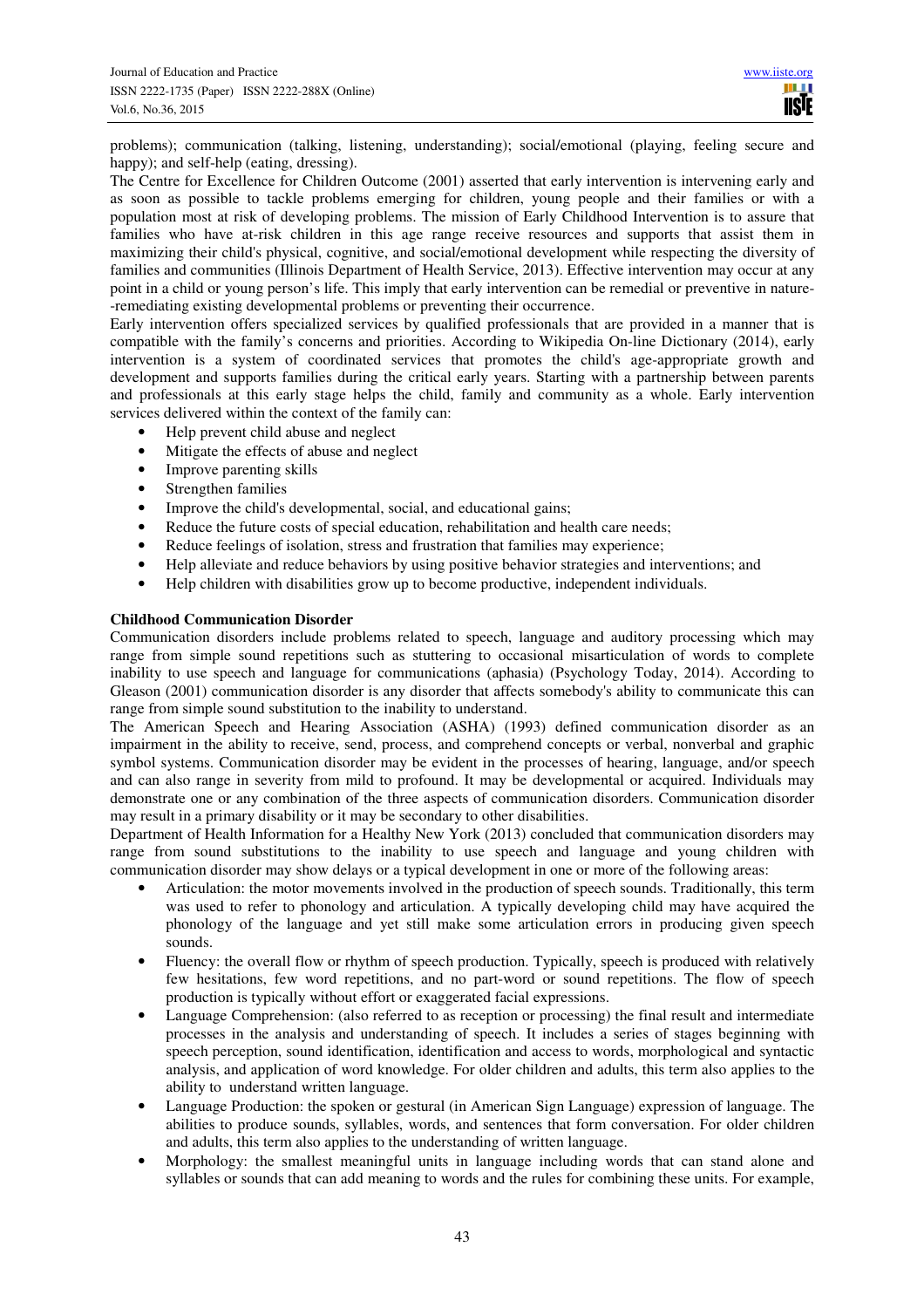in English, words such as "boat," "book," and "walk" are morphemes (words that stand alone). English also uses a number (although not as many as other languages) of sounds and syllables that can be added to words to modify the meanings of words (such as past tense, plural, etc.). These are termed morphological markers.

- Phonology: the component of language that includes consonants and vowels, sound features, syllables, syllable features (such as syllable stress), and rules for combining sounds and syllables to form words and phrases. For example, in English the maximum number of consonants that can occur in a row is three, and some combinations are not allowed (such as shy).
- Pragmatics: the use of language in context including implicit and explicit communicative intent, nonverbal communication (such as intonation, communicative gestures, facial expressions), social aspects of communication, and discourse (turn-taking, topic maintenance, etc.).
- Semantics: the meaning of words and the meaningful roles of words in phrases or sentence contexts. The definitional meanings of words, including the semantic features of the word "ball" (such as "round," "can be thrown," etc.), the referent categories of words (such as "baseball," "football," "soccer ball," etc.) as well as the meaningful roles (semantic relations, function, or thematic roles such as Agent or Performer of Action) are all part of semantics.
- Syntax: the rules governing the order and relationships among words or phrases in sentences. For example, in English, sentence subjects must be included in sentences (unlike Spanish) and precede the verb. The verb must agree with the subject in number (If the subject is "the boys," the verb must be "run" not "runs").
- Voice: the vocal quality, pitch, and intensity of speech. Typically, speech is produced with smooth and effortless production of voice (vibration of the vocal folds), that is not unintentionally whispered or hoarse.

### **Inclusion**

The basic premise of the integration/ inclusion movement is the principles of anti-discrimination, equity, social justice, and basic human rights which make it imperative that students with disabilities and special needs should enjoy the same access as all other students to a regular school environment and to a broad, balanced and relevant curriculum (UNESCO, 1994; Knight, 1999). Inclusion has academic and social benefits for all students, whether with or without disabilities, such as increased communication and social interaction opportunities, ageappropriate models of behaviour skills, more active participation in the school community, individualized education goals, as well as access to the rich core curriculum (Grenot-Scheyer Jubala, Bishop & Coots, 1996). The Salamanca Statement calls for a policy shift which would require all schools in the regular school system to

become inclusive schools and serve all children, "particularly those with special educational needs" (UNESCO, 1994). Teacher's knowledge, belief and values are brought to bear in creating effective learning environment for pupils, and thus they are a crusial influence in the development of an inclusive system (Reynold, 2001). "Regular schools with this inclusive orientation are the most effective means of combating discriminatory attitudes, create welcoming communities, building an inclusive society and achieving education for all. Moreover they provide an effective education to the majority of children and improve the efficiency and ultimately the costeffectiveness of the entire education system."

## **Guidelines for Early Intervention**

Early intervention for children with communication disorder can be provided was a centre based programme such early head start in the United States, a mixed programme as Life start in Australia or as a home-based programmed as done in Britain and Portugal. The programme in some cases are funded by the parents of children undertaking the intervention (fee paying), government funded using tax while others are charity based funded. The family should be involved at every stage of the intervention programmes because the role the family plays in the up-bringing of children with communication disorder and the amount of time the child spends at home with his/her family when compare with other members of the community is enormous.

Wikipedia on-line Dictionary (2014) concluded that goals for the intervention programme are chosen by the family through annual and biannual Individual Family Service Plan (IFSP) which evolves from a meeting where family and staff members talk together about current concerns as well as achievements made by the child. Moreover the parents can serve as teachers when the child is home by working with the child during their free time for at least  $1 - 2$  hours a week depending on availability.

A key feature of early childhood intervention is the transdisciplinary model, in which staff members discuss and work on goals even when they are outside their discipline: In a transdisciplinary model team the roles are not fixed but a situation in which decisions are made by professionals collaborating at a primary level while the boundaries between disciplines are deliberately blurred to employ a 'targeted eclectic flexibility (Pagliano, 1999).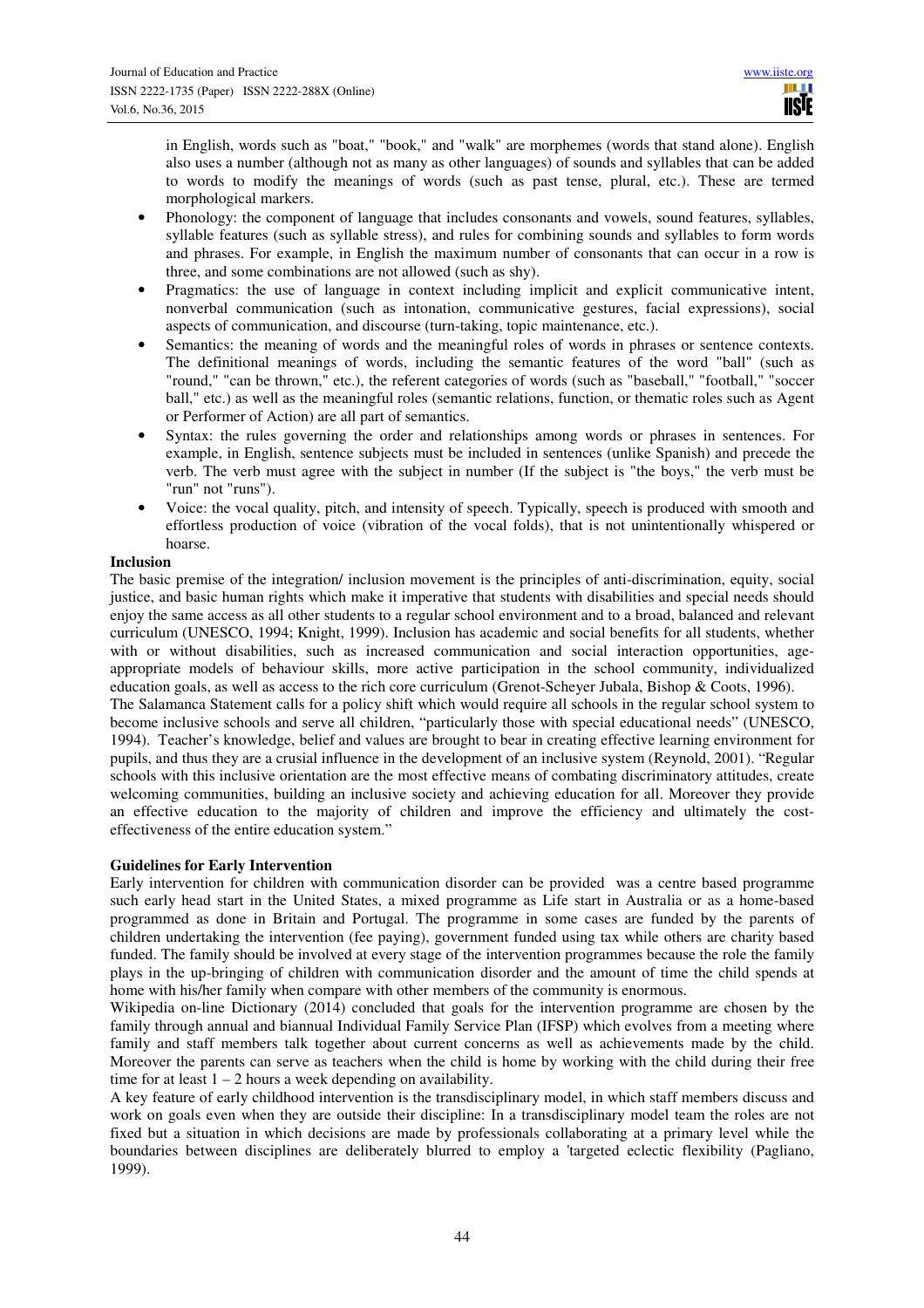## **Benefits of Early Intervention**

Early intervention has a lot of benefits especially for the purpose of providing inclusion for children with communication disorder and the programs will minimize or in some cases prevent delays in development of infants and toddlers with disabilities and can decrease the need for special education and related services when a child enters school, and increase independence. Families benefit from early intervention by being able to better meet their children's special needs from an early age and throughout their lives (Hebbeler, Spiker et al, 2007; Bailey, Hebbeler, Spiker, Scarborough, Mallik & Nelson, 2005).

Hackman and Jones (2005) stated that early intervention programme provides the following benefits:

- Enhances intelligence in the children
- Promotes substantial gain in all developmental areas such as physical, cognitive, language and speech, psychological and self-help
- Inhibits or prevents secondary
- Reduces dependence and institutionalization
- Reduces family stress
- Reduces the need for special education services at school age
- Saves the nation and the society substantial health care and education costs

Benefits to society include reducing economic burden through a decreased need for special education (Hebbeler, Spiker et al, 2007; Hebbeler, 2009). Children whose special needs are identified and addressed during these crucial early years have a greater chance of reaching their full potential. Early intervention has both long term and short term effect when used in assisting the special needs children which will further be increased when the stage of intervention is at the early childhood educational level of the child. Early intervention will also go a long way in increasing a sense of belonging, good learning habit and self-care attitude in the child with special during his early childhood education.

### **Conclusion**

The forgoing discussion has shown the need for early intervention in managing childhood development and communication disorder so that the inclusion can be effectively carried out. Early intervention helps children reach their potential when areas of needs are identified early during the crucial stage of development and when included they will not have difficulty relating/coping with their peers. When early intervention is delivered appropriately it will help to reduce the feeling of isolation, stress faced due to communication disorder and frustration. Early intervention will help such children become productive and independent member of the society by improving the child developmental, social and educational gains.

It is hoped parents, special needs teacher and speech therapist would ensure that there is early and proper identification of communication disorder so that that intervention programme can be drawn up for the purpose of facilitating the development of effective communication skill in the child which in turn will enable the child learn with ease, fuse into the society and make meaning contribution to the society. Finally, the future cost of rehabilitation and health care on the child would be reduced because early intervention has provided the need management for averting problems.

#### **References**

- American Speech-Language-Hearing Association. (2008). *Roles and responsibilities of speech-language pathologists in early intervention: Technical report.* http://www.asha.org/docs/html/TR2008-00290.html
- Bailey, D. B., Hebbeler, K., Spiker, D., Scarborough, A., Mallik, S., & Nelson, L. (2005). Thirty-six-month outcomes for families of children who have disabilities and participated in early intervention. *Pediatrics, 116*, 1346-1352.
- Center on the Developing Child at Harvard University. (2010). *The foundations of lifelong health are built in early childhood.* http://developingchild.harvard.edu/library/reports\_and\_working\_papers/foundations-oflifelong-health/
- Centre for Excellence and Outcomes in Children and Young People**'**s Services (C4EO) (2010): Early intervention and prevention in the context of integrated services: evidence from Centre for Excellence and Outcomes in Children and Young People**'**s Services and Narrowing the Gap reviews Retrieved from www.c4eo.org.uk September, 2011
- Grenot-Scheyer M, Jubala KA, Bishop KD, Coots JJ (1996). The inclusive classroom. Westminster: Teacher Created Materials, Inc.
- Hackman C and Jones K (2005) Inclusive Practice for Children with Special Education Needs. In T Waller (ed). An Introduction to Early Childhood. *A Multi-disciplinary Approach* London: Paul Chapman Publishing.